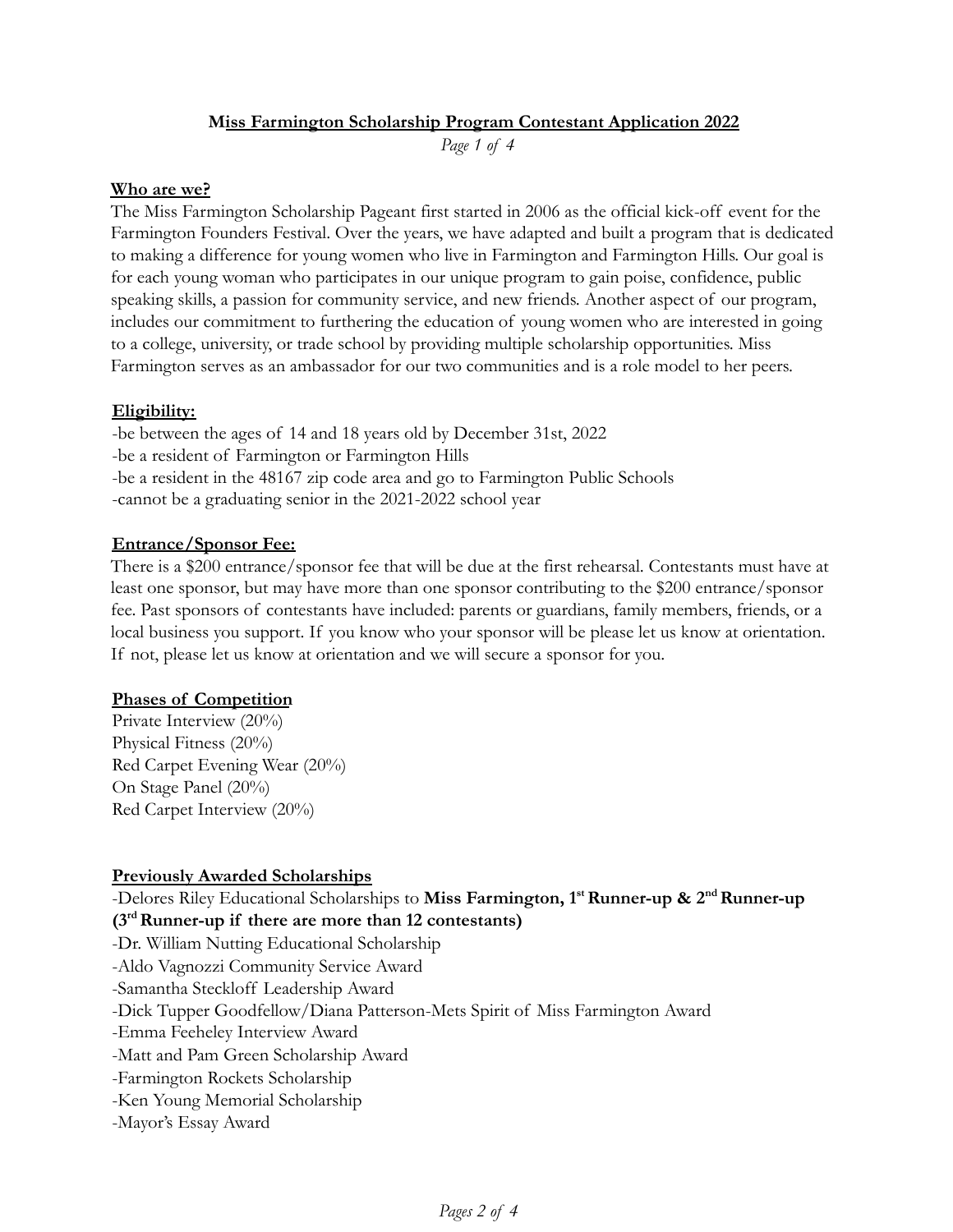## **How to Enter:**

-Read through the application packet

-Complete the application by:

- Fill out online application at: <https://form.jotform.com/220606911705046>

 $-OR -$ 

- Complete pages 3 and 4 of this application and submit via email or mail

# **Important Dates:**

Miss Farmington Scholarship Program date: July 13<sup>th</sup>, 2022 MANDATORY Orientation date: April 11, 2022 (7:00-8:00pm) Location: Farmington Community Library (32737 W 12 Mile Rd, Farmington Hills, MI 48334) **Attire: A fun outfit that shows your personality (be prepared for headshots)**

# **What Should I Bring to Orientation?**

-A parent, guardian, or adult over the age of 18 -One copy of your Birth Certificate with all social security numbers blocked out or a valid driver's license **(You will get this back.)** -Proof of residency in the form of alegal document or utility bill that lists your residence address **(You will get this back.)** -\$15.00 for Miss Farmington Scholarship Program T-Shirt

# **What will happen at Orientation?**

- introduction to Miss Farmington 2019 and Miss Farmington Scholarship Programvolunteers -review orientation packet

-headshots for program book and press use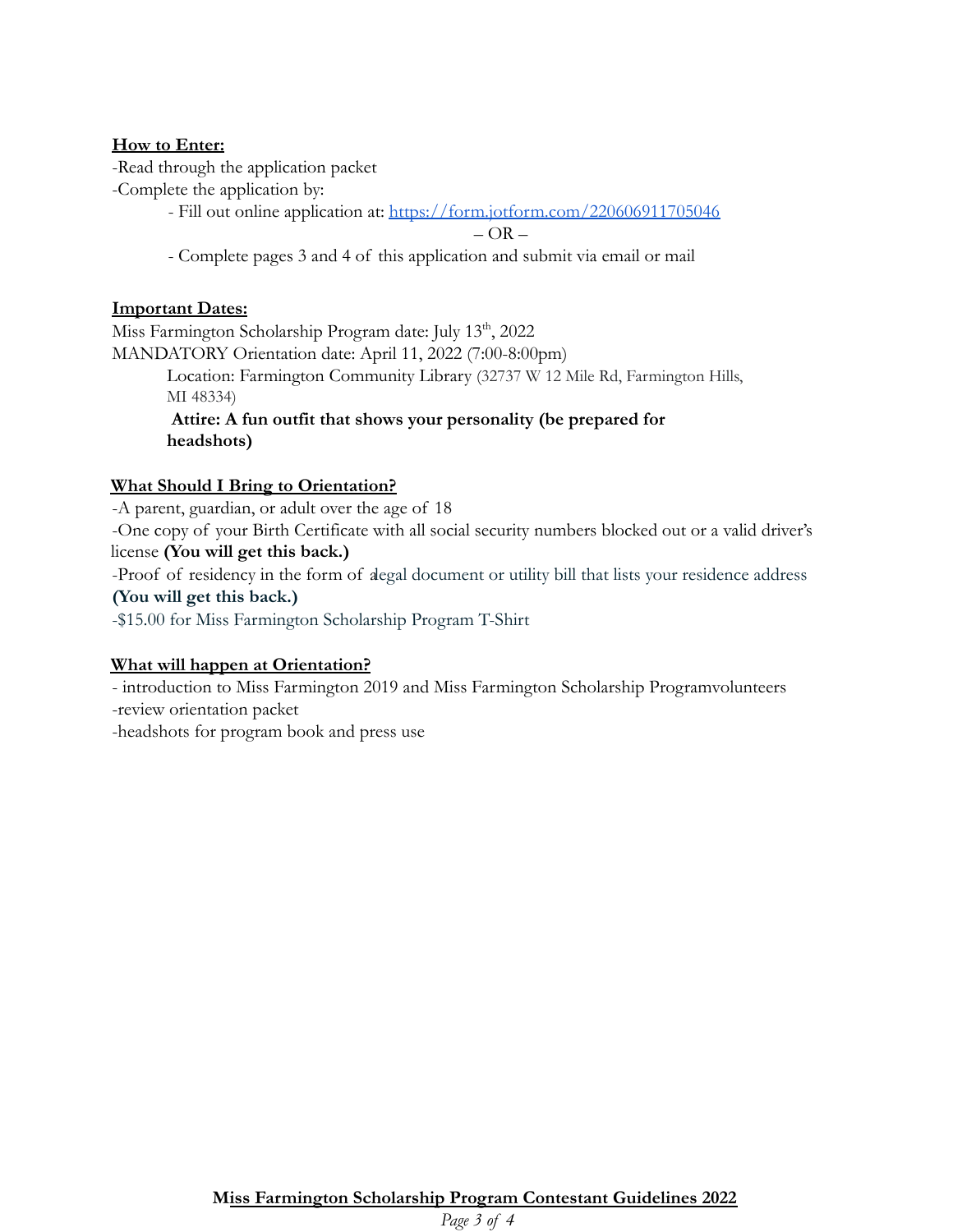# *Any contestant not abiding by the following guidelines will be disqualified. These guidelines are subject to changes and additions. We will notify you of any changes or additions.*

## **Contestants:**

- Must be a resident of Farmington or Farmington Hills.Or must be a resident in the 48167 zip code area and go to Farmington Public Schools.
- Will be between the ages of 14 and 18 years old by December 31<sup>st</sup>, 2022.
- Will not be a graduating senior in the 2021-2022 school year.
- Is interested in making a difference in her community.
- Is interested in furthering her education by attending a college, university, or trade school upon her graduation.
- Can and will be a good role model for today's youth.

● Will attend both rehearsals (missing rehearsal without permission will result in disqualification)

- Will not have friends or family members attend any rehearsals.
- Will participate in events as a member of the MissFarmington Scholarship Program.
- Realizes she will be functioning as an ambassador for our communities.
- Will respect the difference of others and treat each contestant and Miss Farmington Scholarship Program volunteer with kindness and respect.

**\_\_\_\_\_\_\_\_\_\_\_\_\_\_\_\_\_\_\_\_\_\_\_\_\_\_ Contestant's Signature & Date**